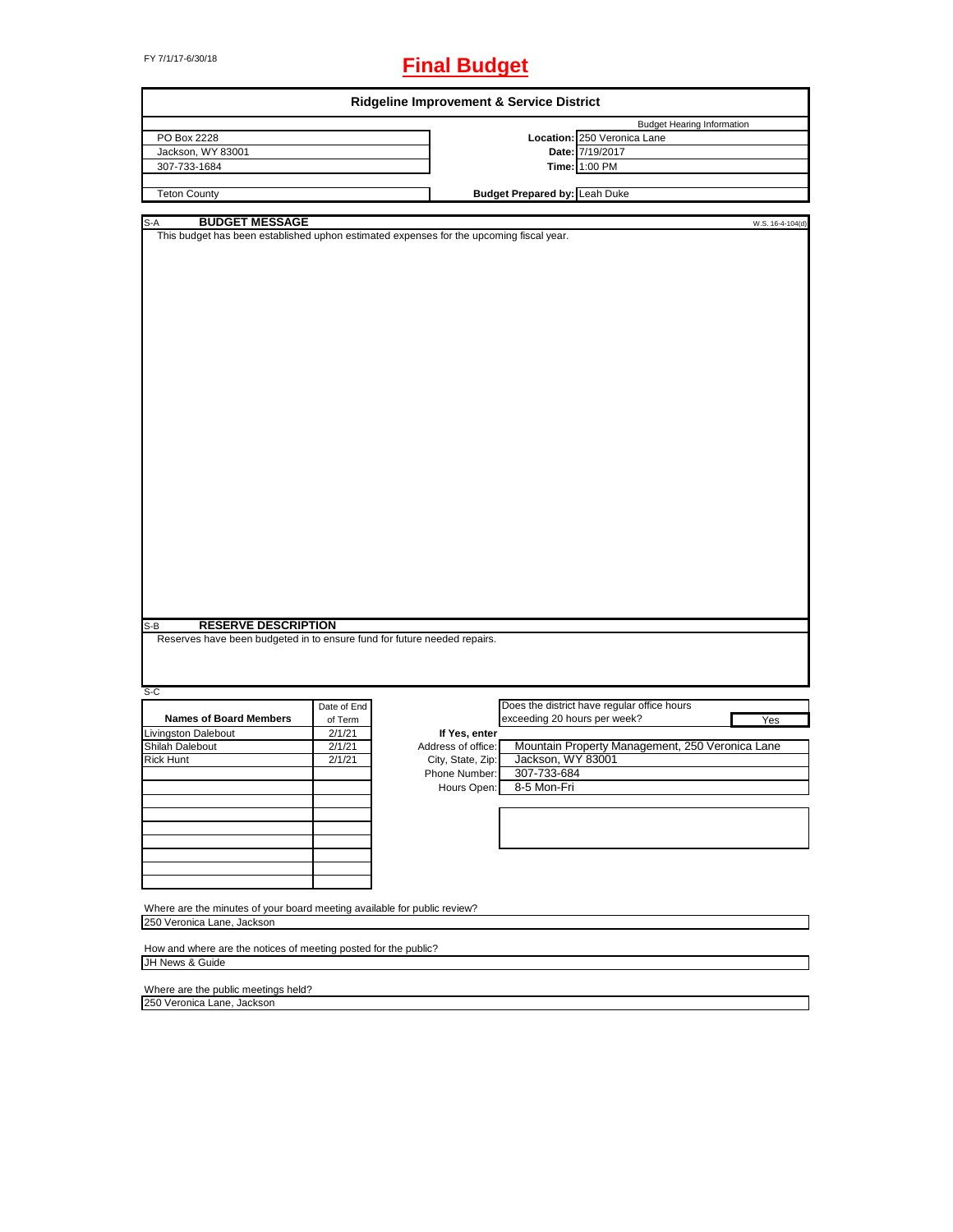# **FINAL BUDGET SUMMARY**

|       | <b>OVERVIEW</b>                                             | 2015-2016<br>Actual | 2016-2017<br>Estimated | 2017-2018<br>Proposed | Final Approval |
|-------|-------------------------------------------------------------|---------------------|------------------------|-----------------------|----------------|
| $S-1$ | <b>Total Budgeted Expenditures</b>                          | \$0                 | \$0                    | \$6,850               | \$6,850        |
| $S-2$ | <b>Total Principal to Pay on Debt</b>                       | \$0                 | \$0                    | \$0                   | \$0            |
| $S-3$ | <b>Total Change to Restricted Funds</b>                     | \$0                 | \$0                    | \$4,000               | \$4,000        |
| $S-4$ | <b>Total General Fund and Forecasted Revenues Available</b> | \$0                 | \$0                    | \$10.850              | \$10,850       |
| $S-5$ | Amount requested from County Commissioners                  | \$0                 | \$0 <sub>1</sub>       | \$0                   | \$0            |
| $S-6$ | <b>Additional Funding Needed:</b>                           |                     |                        | \$0                   | \$0            |

|                   | <b>REVENUE SUMMARY</b>                                                          | 2015-2016  | 2016-2017  | 2017-2018      | <b>Final Approval</b>                    |
|-------------------|---------------------------------------------------------------------------------|------------|------------|----------------|------------------------------------------|
|                   |                                                                                 | Actual     | Estimated  | Proposed       |                                          |
|                   |                                                                                 |            |            |                |                                          |
| $S-7$             | <b>Operating Revenues</b>                                                       | \$0        | \$0        | \$10,850       | \$10,850                                 |
| $S-8$             | Tax levy (From the County Treasurer)                                            | \$0        | \$0        | \$0            | \$0                                      |
| $S-9$             | <b>Government Support</b>                                                       | \$0        | \$0        | \$0            | \$0                                      |
| $S-10$            | <b>Grants</b>                                                                   | \$0        | \$0        | \$0            | \$0                                      |
| $S-11$            | Other County Support (Not from Co. Treas.)                                      | \$0        | \$0        | \$0            | \$0                                      |
| $S-12$            | <b>Miscellaneous</b>                                                            | \$0        | \$0        | \$0            | \$0                                      |
| $S-13$            | <b>Other Forecasted Revenue</b>                                                 | \$0        | \$0        | \$0            | \$0                                      |
| $S-14$            | <b>Total Revenue</b>                                                            | \$0        | \$0        | \$10,850       | \$10,850                                 |
| FY 7/1/17-6/30/18 |                                                                                 |            |            |                | Ridgeline Improvement & Service District |
|                   |                                                                                 | 2015-2016  | 2016-2017  | 2017-2018      |                                          |
|                   | <b>EXPENDITURE SUMMARY</b>                                                      | Actual     | Estimated  | Proposed       | Final Approval                           |
|                   |                                                                                 |            |            |                |                                          |
| $S-15$            | <b>Capital Outlay</b>                                                           | \$0        | \$0        | \$0            | \$0                                      |
| $S-16$            | Interest and Fees On Debt                                                       | \$0        | \$0        | \$0            | \$0                                      |
| $S-17$            | <b>Administration</b>                                                           | \$0        | \$0        | \$650          | \$650                                    |
| $S-18$            | <b>Operations</b>                                                               | \$0        | \$0        | \$3,800        | \$3,800                                  |
| $S-19$            | <b>Indirect Costs</b>                                                           | \$0        | \$0        | \$2,400        | \$2,400                                  |
|                   |                                                                                 |            |            |                |                                          |
| $S-20$            | <b>Total Expenditures</b>                                                       | \$0        | \$0        | \$6,850        | \$6,850                                  |
|                   |                                                                                 |            |            |                |                                          |
|                   | <b>DEBT SUMMARY</b>                                                             | 2015-2016  | 2016-2017  | 2017-2018      | <b>Final Approval</b>                    |
|                   |                                                                                 | Actual     | Estimated  | Proposed       |                                          |
| $S-21$            | <b>Principal Paid on Debt</b>                                                   | \$0        | \$0        | \$0            | \$0                                      |
|                   |                                                                                 |            |            |                |                                          |
|                   |                                                                                 | 2015-2016  | 2016-2017  | 2017-2018      |                                          |
|                   | <b>CASH AND INVESTMENTS</b>                                                     | Actual     | Estimated  | Proposed       | <b>Final Approval</b>                    |
|                   |                                                                                 |            |            |                |                                          |
| $S-22$            | <b>TOTAL GENERAL FUNDS</b>                                                      | \$0        | \$0        | \$0            | \$0                                      |
|                   |                                                                                 |            |            |                |                                          |
| $S-23$            | <b>Summary of Reserve Funds</b><br><b>Beginning Balance in Reserve Accounts</b> |            |            |                |                                          |
| $S-24$            | a. Depreciation Reserve                                                         | \$0        | \$0        | \$0            | \$0                                      |
| $S-25$            | b. Other Reserve                                                                | \$0        | \$0        | \$0            | \$0                                      |
| $S-26$            | c. Emergency Reserve (Cash)                                                     | \$0        | \$0        | \$0            | \$0                                      |
|                   | Total Reserves (a+b+c)                                                          | \$0        | \$0        | \$0            | \$0                                      |
| $S-27$            | Amount to be added                                                              |            |            |                |                                          |
|                   |                                                                                 |            |            |                |                                          |
| $S-28$            | a. Depreciation Reserve                                                         | \$0<br>\$0 | \$0<br>\$0 | \$0<br>\$0     | \$0<br>\$0                               |
| $S-29$<br>$S-30$  | b. Other Reserve<br>c. Emergency Reserve (Cash)                                 | \$0        | \$0        | \$4,000        | \$4,000                                  |
|                   |                                                                                 | \$0        | \$0        | \$4,000        | \$4,000                                  |
|                   | Total to be added (a+b+c)                                                       |            |            |                |                                          |
|                   |                                                                                 |            |            |                |                                          |
|                   |                                                                                 |            |            |                |                                          |
| $S-31$            | <b>Subtotal</b>                                                                 | \$0        | \$0        | \$4,000        | \$4,000                                  |
| $S-32$<br>$S-33$  | Less Total to be spent<br>TOTAL RESERVES AT END OF FISCAL YEAR                  | \$0<br>\$0 | \$0<br>\$0 | \$0<br>\$4,000 | \$0<br>\$4,000                           |

*Budget Officer / District Official (if not same as "Submitted by")*

Date adopted by Special District

Jackson, WY 83001

**DISTRICT ADDRESS:** PO Box 2228 **PREPARED BY:** Leah Duke

**DISTRICT PHONE:** 307-733-1684

3/27/17 *Form approved by Wyoming Department of Audit, Public Funds Division Prepared in compliance with the Uniform Municipal Fiscal Procedures Act (W.S. 16-4-101 through 124) as it applies.*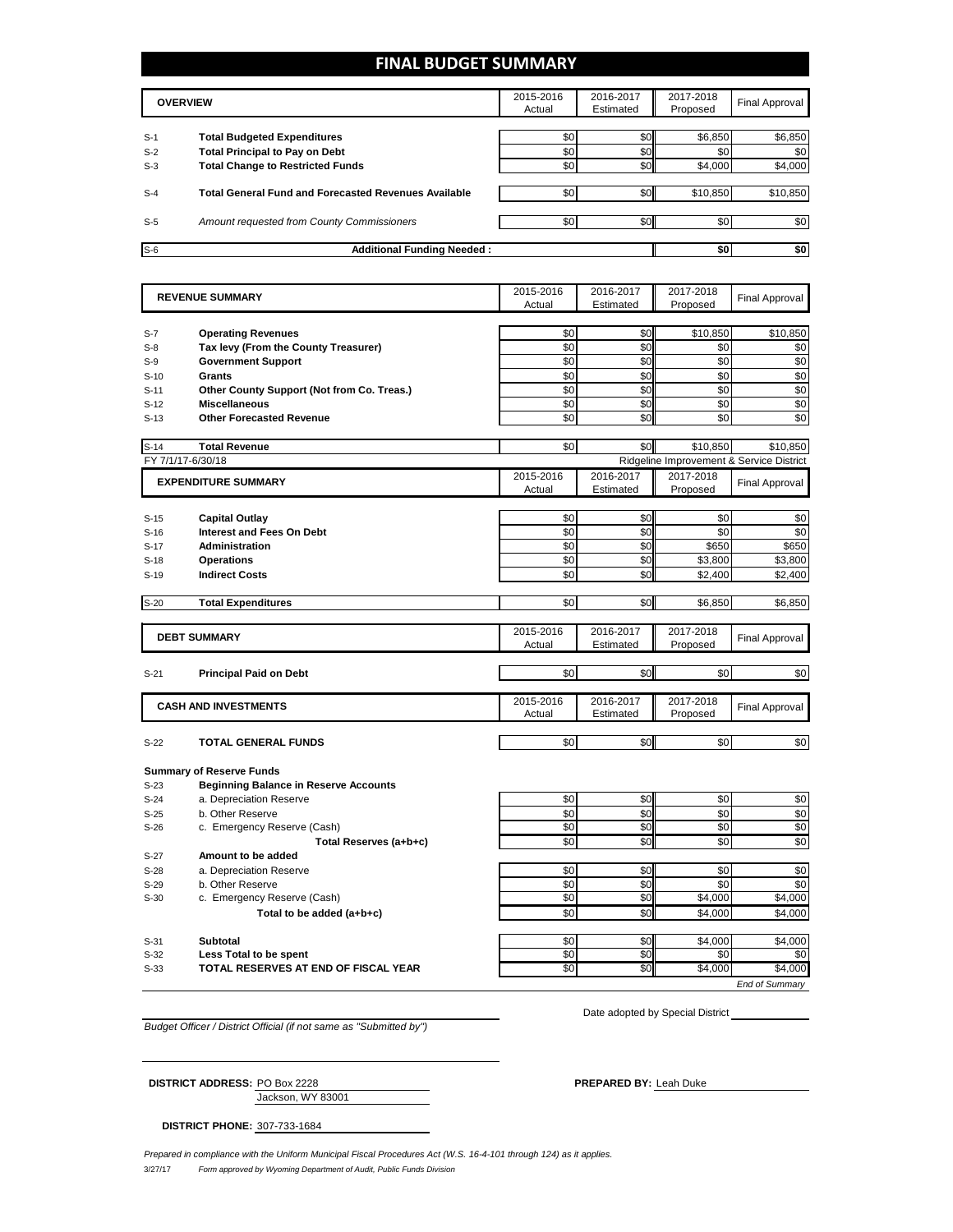# **Final Budget**

Ridgeline Improvement & Service District

**NAME OF DISTRICT/BOARD**

**FYE** 6/30/2018

|           | PROPERTY TAXES AND ASSESSMENTS                 |                     |                        |                       |                       |
|-----------|------------------------------------------------|---------------------|------------------------|-----------------------|-----------------------|
|           |                                                | 2015-2016<br>Actual | 2016-2017<br>Estimated | 2017-2018<br>Proposed | <b>Final Approval</b> |
| $R-1$     | <b>Property Taxes and Assessments Received</b> |                     |                        |                       |                       |
| $R-1.1$   | Tax Levy (From the County Treasurer)           |                     |                        |                       |                       |
| $R-1.2$   | <b>Other County Support</b>                    |                     |                        |                       |                       |
|           | <b>FORECASTED REVENUE</b>                      |                     |                        |                       |                       |
|           |                                                | 2015-2016           | 2016-2017              | 2017-2018             |                       |
|           |                                                | Actual              | Estimated              | Proposed              | <b>Final Approval</b> |
| $R-2$     | <b>Revenues from Other Governments</b>         |                     |                        |                       |                       |
| $R-2.1$   | State Aid                                      |                     |                        |                       |                       |
| $R-2.2$   | Additional County Aid (non-treasurer)          |                     |                        |                       |                       |
| $R - 2.3$ | City (or Town) Aid                             |                     |                        |                       |                       |
| $R-2.4$   | Other (Specify)                                |                     |                        |                       |                       |
| $R-2.5$   | <b>Total Government Support</b>                | \$0                 | \$0                    | \$0                   | \$0                   |
| $R-3$     | <b>Operating Revenues</b>                      |                     |                        |                       |                       |
| $R - 3.1$ | <b>Customer Charges</b>                        | \$0                 | \$0                    | \$10,850              | \$10,850              |
| $R-3.2$   | Sales of Goods or Services                     |                     |                        |                       |                       |
| $R - 3.3$ | <b>Other Assessments</b>                       |                     |                        |                       |                       |
| $R - 3.4$ | <b>Total Operating Revenues</b>                | \$0                 | \$0                    | \$10.850              | \$10,850              |
| $R-4$     | Grants                                         |                     |                        |                       |                       |
| $R - 4.1$ | <b>Direct Federal Grants</b>                   |                     |                        |                       |                       |
| $R - 4.2$ | Federal Grants thru State Agencies             |                     |                        |                       |                       |
| $R - 4.3$ | <b>Grants from State Agencies</b>              |                     |                        |                       |                       |
| $R - 4.4$ | <b>Total Grants</b>                            | \$0                 | \$0                    | \$0                   | \$0                   |
| $R-5$     | <b>Miscellaneous Revenue</b>                   |                     |                        |                       |                       |
| $R - 5.1$ | Interest                                       |                     |                        |                       |                       |
| $R - 5.2$ | Other: Specify                                 |                     |                        |                       |                       |
| $R-5.3$   | Other: Additional                              |                     |                        |                       |                       |
| $R - 5.4$ | <b>Total Miscellaneous</b>                     | \$0                 | \$0                    | \$0                   | \$0                   |
| $R-5.5$   | <b>Total Forecasted Revenue</b>                | \$0                 | \$0                    | \$10,850              | \$10,850              |
| $R-6$     | <b>Other Forecasted Revenue</b>                |                     |                        |                       |                       |
| $R - 6.1$ | a. Other past due-as estimated by Co. Treas.   |                     |                        |                       |                       |
| $R-6.2$   | b. Other forecasted revenue (specify):         |                     |                        |                       |                       |
| $R-6.3$   |                                                |                     |                        |                       |                       |
| $R-6.4$   |                                                |                     |                        |                       |                       |
| $R - 6.5$ |                                                |                     |                        |                       |                       |
| $R-6.6$   | Total Other Forecasted Revenue (a+b)           | \$0                 | \$0                    | \$0                   | \$0                   |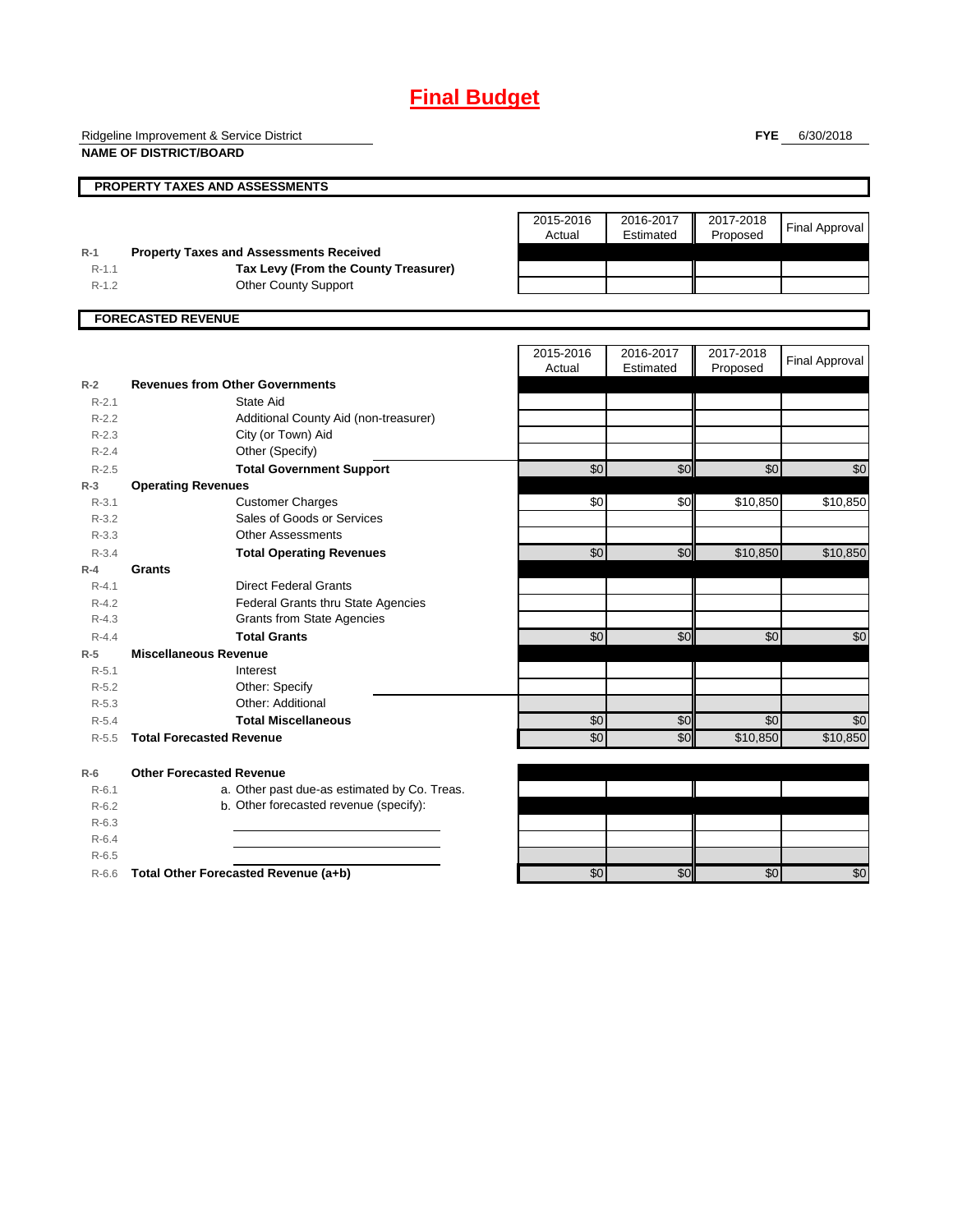# **CAPITAL OUTLAY BUDGET**

| $E-1$     | <b>Capital Outlay</b> |                         |
|-----------|-----------------------|-------------------------|
| $E - 1.1$ |                       | <b>Real Property</b>    |
| $F-12$    |                       | Vehicles                |
| $F-1.3$   |                       | <b>Office Equipment</b> |
| $F-14$    |                       | Other (Specify)         |
| $F-1.5$   |                       |                         |
| $F-16$    |                       |                         |
| $F-17$    |                       |                         |
| $F-1.8$   | TOTAL CAPITAL OUTLAY  |                         |

|           |                             |                      | 2015-2016 | 2016-2017 | 2017-2018 | <b>Final Approval</b> |
|-----------|-----------------------------|----------------------|-----------|-----------|-----------|-----------------------|
|           |                             |                      | Actual    | Estimated | Proposed  |                       |
|           | <b>Capital Outlay</b>       |                      |           |           |           |                       |
| $E-1.1$   |                             | <b>Real Property</b> |           |           |           |                       |
| $E-1.2$   |                             | Vehicles             |           |           |           |                       |
| $E-1.3$   |                             | Office Equipment     |           |           |           |                       |
| $E - 1.4$ |                             | Other (Specify)      |           |           |           |                       |
| $E-1.5$   |                             |                      |           |           |           |                       |
| $E-1.6$   |                             |                      |           |           |           |                       |
| $E - 1.7$ |                             |                      |           |           |           |                       |
| $E-1.8$   | <b>TOTAL CAPITAL OUTLAY</b> |                      | \$0       | \$0       | \$0       | \$0                   |
|           |                             |                      |           |           |           |                       |

## **ADMINISTRATION BUDGET**

| $E-2$     | <b>Personnel Services</b>            |                                 |
|-----------|--------------------------------------|---------------------------------|
| $E - 2.1$ |                                      | Administrator                   |
| $E - 2.2$ |                                      | Secretary                       |
| $E - 2.3$ |                                      | Clerical                        |
| $E - 2.4$ |                                      | Other (Specify)                 |
| $E - 2.5$ |                                      |                                 |
| $E - 2.6$ |                                      |                                 |
| $E - 2.7$ |                                      |                                 |
| $E-3$     | <b>Board Expenses</b>                |                                 |
| $E - 3.1$ |                                      | Travel                          |
| $E - 3.2$ |                                      | Mileage                         |
| $E - 3.3$ |                                      | Other (Specify)                 |
| $E - 3.4$ |                                      |                                 |
| $E - 3.5$ |                                      |                                 |
| $E - 3.6$ |                                      |                                 |
| $E-4$     | <b>Contractual Services</b>          |                                 |
| $E - 4.1$ |                                      | Legal                           |
| $E - 4.2$ |                                      | Accounting/Auditing             |
| $E - 4.3$ |                                      | Other (Specify)                 |
| $E - 4.4$ |                                      | Advertising                     |
| $E - 4.5$ |                                      |                                 |
| $E - 4.6$ |                                      |                                 |
| $E-5$     | <b>Other Administrative Expenses</b> |                                 |
| $E - 5.1$ |                                      | <b>Office Supplies</b>          |
| $E - 5.2$ |                                      | Office equipment, rent & repair |
| $E - 5.3$ |                                      | Education                       |
| $E - 5.4$ |                                      | Registrations                   |
| $E - 5.5$ |                                      | Other (Specify)                 |
| $E - 5.6$ |                                      |                                 |
| $E - 5.7$ |                                      |                                 |
| $E - 5.8$ |                                      |                                 |
| $E-6$     | <b>TOTAL ADMINISTRATION</b>          |                                 |

|           |                                      |                                 | 2015-2016<br>Actual | 2016-2017<br>Estimated | 2017-2018<br>Proposed | <b>Final Approval</b> |
|-----------|--------------------------------------|---------------------------------|---------------------|------------------------|-----------------------|-----------------------|
| $E-2$     | <b>Personnel Services</b>            |                                 |                     |                        |                       |                       |
| $E - 2.1$ | Administrator                        |                                 |                     |                        |                       |                       |
| $E - 2.2$ | Secretary                            |                                 |                     |                        |                       |                       |
| $E - 2.3$ | Clerical                             |                                 |                     |                        |                       |                       |
| $E - 2.4$ |                                      | Other (Specify)                 |                     |                        |                       |                       |
| $E - 2.5$ |                                      |                                 |                     |                        |                       |                       |
| $E - 2.6$ |                                      |                                 |                     |                        |                       |                       |
| $E - 2.7$ |                                      |                                 |                     |                        |                       |                       |
| $E-3$     | <b>Board Expenses</b>                |                                 |                     |                        |                       |                       |
| $E - 3.1$ | Travel                               |                                 |                     |                        |                       |                       |
| $E - 3.2$ | Mileage                              |                                 |                     |                        |                       |                       |
| $E - 3.3$ |                                      | Other (Specify)                 |                     |                        |                       |                       |
| $E - 3.4$ |                                      |                                 |                     |                        |                       |                       |
| $E - 3.5$ |                                      |                                 |                     |                        |                       |                       |
| $E - 3.6$ |                                      |                                 |                     |                        |                       |                       |
| $E-4$     | <b>Contractual Services</b>          |                                 |                     |                        |                       |                       |
| $E - 4.1$ | Legal                                |                                 |                     |                        |                       |                       |
| $E - 4.2$ |                                      | Accounting/Auditing             | \$0                 | \$0                    | \$600                 | $\frac{1}{600}$       |
| $E - 4.3$ |                                      | Other (Specify)                 |                     |                        |                       |                       |
| $E - 4.4$ | Advertising                          |                                 | \$0                 | \$0                    | \$50                  | \$50                  |
| $E-4.5$   |                                      |                                 |                     |                        |                       |                       |
| $E - 4.6$ |                                      |                                 |                     |                        |                       |                       |
| $E-5$     | <b>Other Administrative Expenses</b> |                                 |                     |                        |                       |                       |
| $E - 5.1$ |                                      | <b>Office Supplies</b>          |                     |                        |                       |                       |
| $E - 5.2$ |                                      | Office equipment, rent & repair |                     |                        |                       |                       |
| $E - 5.3$ | Education                            |                                 |                     |                        |                       |                       |
| $E - 5.4$ | Registrations                        |                                 |                     |                        |                       |                       |
| $E - 5.5$ |                                      | Other (Specify)                 |                     |                        |                       |                       |
| $E - 5.6$ |                                      |                                 |                     |                        |                       |                       |
| $E - 5.7$ |                                      |                                 |                     |                        |                       |                       |
| $E - 5.8$ |                                      |                                 |                     |                        |                       |                       |
| $E-6$     | <b>TOTAL ADMINISTRATION</b>          |                                 | \$0                 | \$0                    | \$650                 | \$650                 |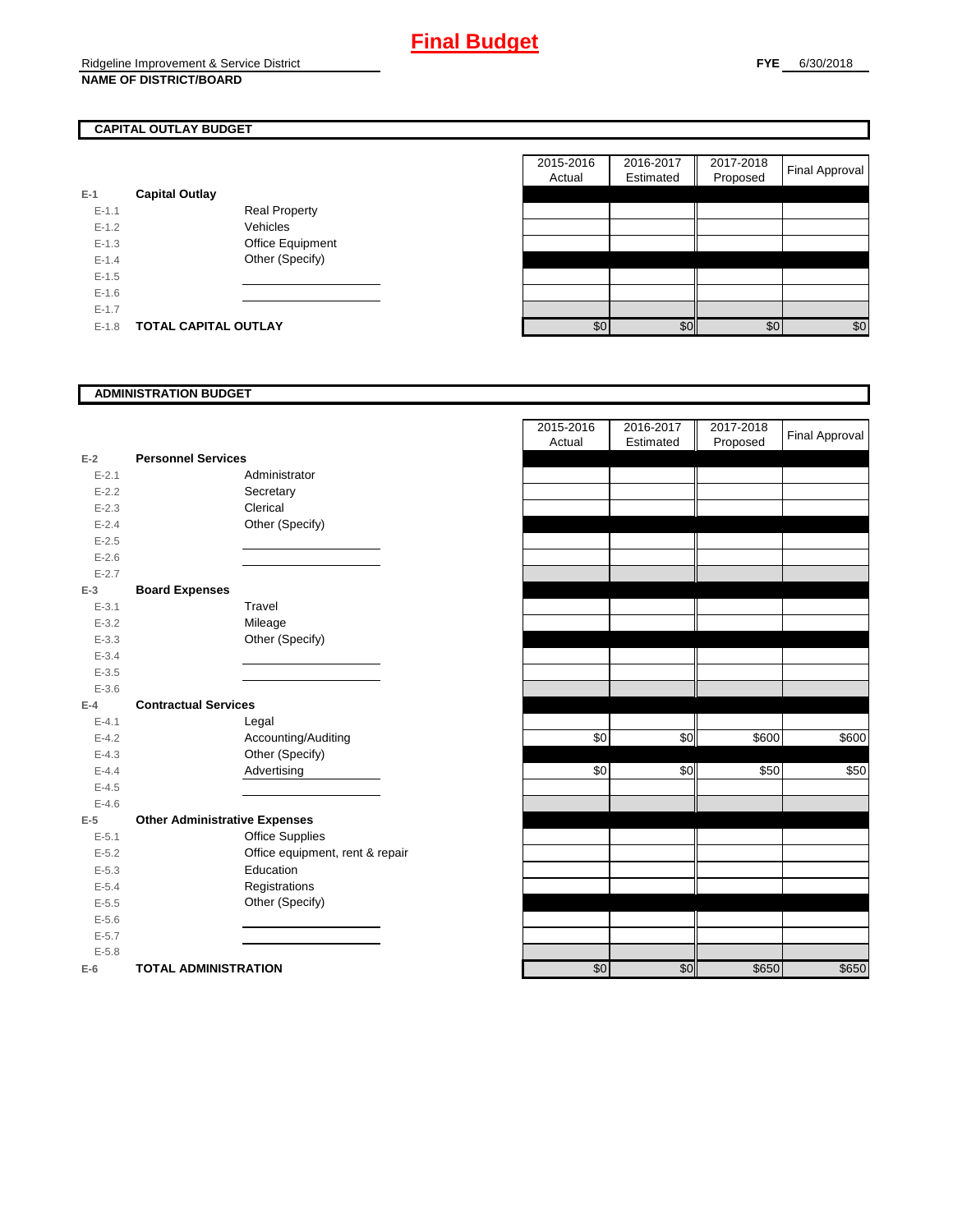## **OPERATIONS BUDGET**

| $E-7$      | <b>Personnel Services</b>              |
|------------|----------------------------------------|
| $E - 7.1$  | <b>Wages--Operations</b>               |
| $E - 7.2$  | <b>Service Contracts</b>               |
| $E - 7.3$  | Other (Specify)                        |
| $E - 7.4$  |                                        |
| $E - 7.5$  |                                        |
| $E - 7.6$  |                                        |
| E-8        | <b>Travel</b>                          |
| $E - 8.1$  | Mileage                                |
| $E - 8.2$  | Other (Specify)                        |
| $E - 8.3$  |                                        |
| $E - 8.4$  |                                        |
| $E - 8.5$  |                                        |
| $E-9$      | <b>Operating supplies (List)</b>       |
| $E-9.1$    |                                        |
| $E - 9.2$  |                                        |
| $E - 9.3$  |                                        |
| $E - 9.4$  |                                        |
| $E - 9.5$  |                                        |
|            |                                        |
| $E-10$     | <b>Program Services (List)</b>         |
| $E-10.1$   |                                        |
| $E-10.2$   |                                        |
| $E-10.3$   |                                        |
| $E-10.4$   |                                        |
| $E-10.5$   |                                        |
| $E-11$     | <b>Contractual Arrangements (List)</b> |
| $E - 11.1$ |                                        |
| $E-11.2$   |                                        |
| $E - 11.3$ |                                        |
| $E-11.4$   |                                        |
| $E-11.5$   |                                        |
| $E-12$     | <b>Other operations (Specify)</b>      |
| $E-12.1$   | Snow Removal                           |
| $E-12.2$   | Repairs & Maintenance                  |
| $E-12.3$   |                                        |
| $E-12.4$   |                                        |
| $E-12.5$   |                                        |

|                      |                                        | 2015-2016<br>2016-2017 | 2017-2018                      | <b>Final Approval</b> |
|----------------------|----------------------------------------|------------------------|--------------------------------|-----------------------|
| $\overline{7}$       | <b>Personnel Services</b>              | Actual<br>Estimated    | Proposed                       |                       |
| $E - 7.1$            | Wages--Operations                      |                        |                                |                       |
| $E - 7.2$            | Service Contracts                      |                        |                                |                       |
| $E - 7.3$            | Other (Specify)                        |                        |                                |                       |
| $E - 7.4$            |                                        |                        |                                |                       |
| $E - 7.5$            |                                        |                        |                                |                       |
| $E - 7.6$            |                                        |                        |                                |                       |
| 8                    | <b>Travel</b>                          |                        |                                |                       |
| $E - 8.1$            | Mileage                                |                        |                                |                       |
| $E-8.2$              | Other (Specify)                        |                        |                                |                       |
| $E - 8.3$            |                                        |                        |                                |                       |
| $E - 8.4$            |                                        |                        |                                |                       |
| $E - 8.5$            |                                        |                        |                                |                       |
| 9                    | <b>Operating supplies (List)</b>       |                        |                                |                       |
| $E-9.1$              |                                        |                        |                                |                       |
| $E-9.2$              |                                        |                        |                                |                       |
| $E - 9.3$            |                                        |                        |                                |                       |
| $E - 9.4$            |                                        |                        |                                |                       |
| $E - 9.5$            |                                        |                        |                                |                       |
| 10                   | <b>Program Services (List)</b>         |                        |                                |                       |
| $E-10.1$             |                                        |                        |                                |                       |
| $E-10.2$             |                                        |                        |                                |                       |
| $E-10.3$             |                                        |                        |                                |                       |
| $E-10.4$             |                                        |                        |                                |                       |
| $E-10.5$             |                                        |                        |                                |                       |
| $11 -$               | <b>Contractual Arrangements (List)</b> |                        |                                |                       |
| $E-11.1$             |                                        |                        |                                |                       |
| $E-11.2$             |                                        |                        |                                |                       |
| $E-11.3$             |                                        |                        |                                |                       |
| $E-11.4$             |                                        |                        |                                |                       |
| $E-11.5$             |                                        |                        |                                |                       |
| 12                   | <b>Other operations (Specify)</b>      |                        |                                |                       |
| $E-12.1$             | Snow Removal<br>Repairs & Maintenance  | \$0<br>\$0             | \$0<br>\$3,000<br>\$0<br>\$800 | \$3,000<br>\$800      |
| $E-12.2$<br>$E-12.3$ |                                        |                        |                                |                       |
| $E-12.4$             |                                        |                        |                                |                       |
| $E-12.5$             |                                        |                        |                                |                       |
| $-13$                | <b>TOTAL OPERATIONS</b>                | \$0                    | $\overline{30}$<br>\$3.800     | \$3.800               |
|                      |                                        |                        |                                |                       |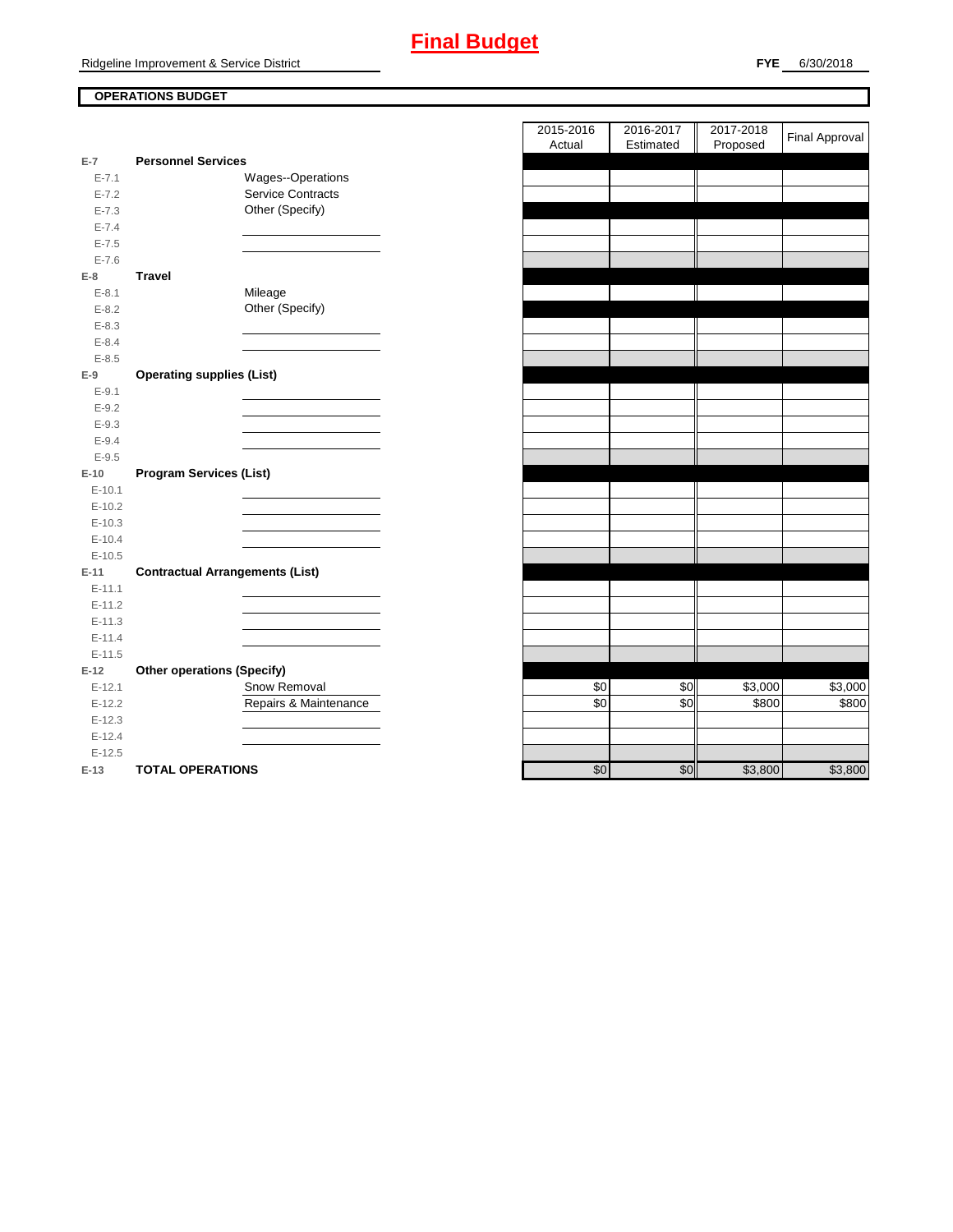Ridgeline Improvement & Service District

## **INDIRECT COSTS BUDGET**

| E-14       | Insurance                    |
|------------|------------------------------|
| $E - 14.1$ | Liability                    |
| $E-14.2$   | Buildings and vehicles       |
| $F-14.3$   | Equipment                    |
| $F-144$    | Other (Specify)              |
| $E-14.5$   |                              |
| $F-146$    |                              |
| $F-147$    |                              |
| $E-15$     | Indirect payroll costs:      |
| $E-15.1$   | FICA (Social Security) taxes |
| $E-15.2$   | <b>Workers Compensation</b>  |
| $F-15.3$   | <b>Unemployment Taxes</b>    |
| $E-15.4$   | Retirement                   |
| $E-15.5$   | Health Insurance             |
| $E - 15.6$ | Other (Specify)              |
| $E-15.7$   |                              |
| $E-15.8$   |                              |
| $E-15.9$   |                              |
| $E-16$     | <b>Depreciation Expenses</b> |
| $E-17$     | <b>TOTAL INDIRECT COSTS</b>  |

|          |                              | 2015-2016<br>Actual | 2016-2017<br>Estimated | 2017-2018<br>Proposed | <b>Final Approval</b> |
|----------|------------------------------|---------------------|------------------------|-----------------------|-----------------------|
| $E-14$   | <b>Insurance</b>             |                     |                        |                       |                       |
| $E-14.1$ | Liability                    | \$0                 | \$0                    | \$2,400               | \$2,400               |
| $E-14.2$ | Buildings and vehicles       |                     |                        |                       |                       |
| $E-14.3$ | Equipment                    |                     |                        |                       |                       |
| $E-14.4$ | Other (Specify)              |                     |                        |                       |                       |
| $E-14.5$ |                              |                     |                        |                       |                       |
| $E-14.6$ |                              |                     |                        |                       |                       |
| $E-14.7$ |                              |                     |                        |                       |                       |
| $E-15$   | Indirect payroll costs:      |                     |                        |                       |                       |
| $E-15.1$ | FICA (Social Security) taxes |                     |                        |                       |                       |
| $E-15.2$ | <b>Workers Compensation</b>  |                     |                        |                       |                       |
| $E-15.3$ | <b>Unemployment Taxes</b>    |                     |                        |                       |                       |
| $E-15.4$ | Retirement                   |                     |                        |                       |                       |
| $E-15.5$ | <b>Health Insurance</b>      |                     |                        |                       |                       |
| $E-15.6$ | Other (Specify)              |                     |                        |                       |                       |
| $E-15.7$ |                              |                     |                        |                       |                       |
| $E-15.8$ |                              |                     |                        |                       |                       |
| $E-15.9$ |                              |                     |                        |                       |                       |
| $E-16$   | <b>Depreciation Expenses</b> |                     |                        |                       |                       |
| $E-17$   | <b>TOTAL INDIRECT COSTS</b>  | \$0                 | \$0                    | \$2,400               | \$2,400               |
|          |                              |                     |                        |                       |                       |

#### **DEBT SERVICE BUDGET**

|         |                           | 2015-2016 | 2016-2017 | 2017-2018 |                |
|---------|---------------------------|-----------|-----------|-----------|----------------|
|         |                           | Actual    | Estimated | Proposed  | Final Approval |
| $D-1$   | <b>Debt Service</b>       |           |           |           |                |
| $D-1.1$ | Principal                 |           |           |           |                |
| $D-1.2$ | Interest                  |           |           |           |                |
| $D-1.3$ | Fees                      |           |           |           |                |
| $D-2$   | <b>TOTAL DEBT SERVICE</b> | \$0       | \$0       | \$0       | \$0            |